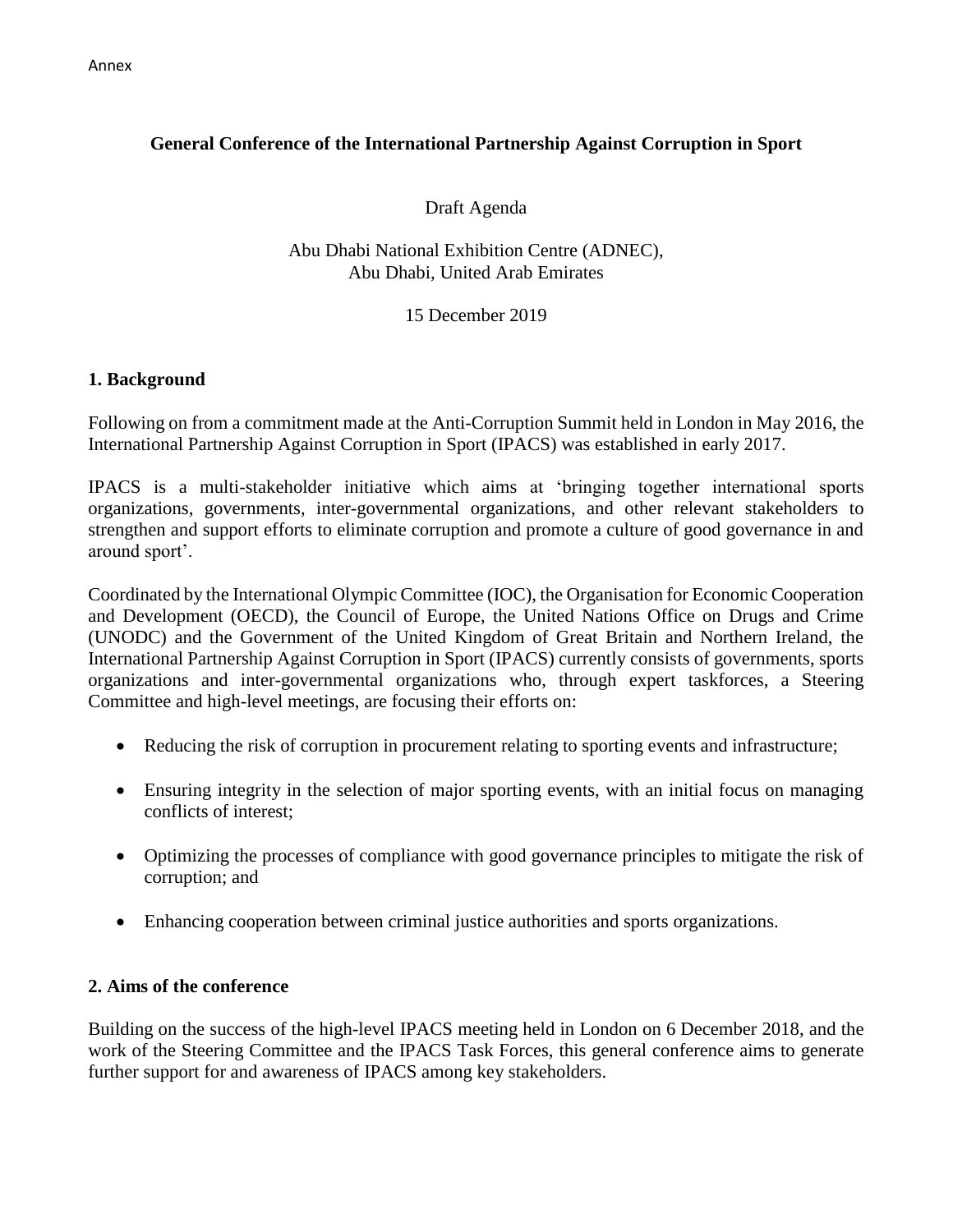### **3. Participants**

Representatives from relevant national law enforcement, anti-corruption and government sports organizations will be invited, in addition to sports bodies and relevant private sector entities.

# **4. Methodology**

The conference will be designed to achieve its aims over one day. It will consist of a series of panel sessions to facilitate presentations and give participants opportunities to engage in broad discussions with a view to exchanging information and clarifying key concepts.

#### **5. Languages**

The languages of the conference will be English.

### **6. Draft agenda**

| <b>Sunday, 15 December 2019</b> |                                                                                                                                                                                                         |
|---------------------------------|---------------------------------------------------------------------------------------------------------------------------------------------------------------------------------------------------------|
| $09.00 - 09.30$                 | <b>Registration</b>                                                                                                                                                                                     |
| $09.30 - 10.15$                 | 1. High-level opening of the conference                                                                                                                                                                 |
|                                 | <b>Session objective:</b> Opening of the general conference and key note speeches by<br>high-level representatives from governments, sports bodies and international<br>organizations.                  |
|                                 | Moderator and speakers to be confirmed                                                                                                                                                                  |
| $10.15 - 10.30$                 | 2. Overview of IPACS and objectives of the conference                                                                                                                                                   |
|                                 | <b>Session objective:</b> To give participants an overview of the history of IPACS, its<br>composition, structure and areas of work, as well as to set out the objectives of the<br>general conference. |
|                                 | <b>Moderator and speakers to be confirmed</b>                                                                                                                                                           |
| $10.30 - 10.45$                 | <b>Coffee Break</b>                                                                                                                                                                                     |